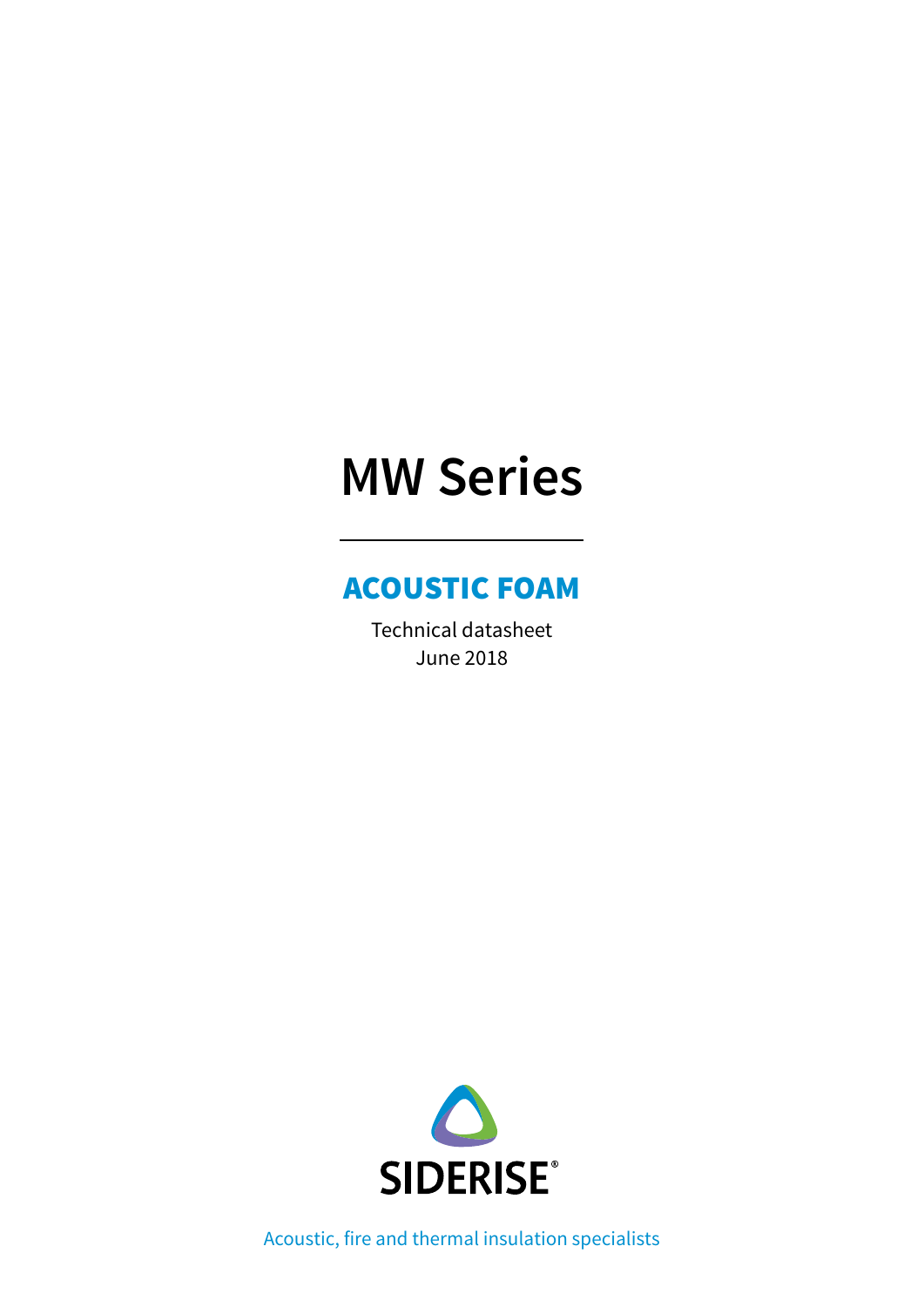# SIDERISE® 'MW' SERIES ACOUSTIC FOAM

A flexible and fire resistive light-weight melamine acoustic foam, offering excellent thermal and sound absorption qualities, that can be used in a wide variety of applications.

| <b>Application</b>         | SIDERISE® 'MW' series acoustic foam is flexible light-weight melamine foam with a fine open cell structure<br>offering excellent sound absorbing qualities. Additional benefits offered by the product include: Fire<br>resistant (Class 'O' to Building Regulations), excellent thermal insulation properties and an elevated<br>operating temperature. |
|----------------------------|----------------------------------------------------------------------------------------------------------------------------------------------------------------------------------------------------------------------------------------------------------------------------------------------------------------------------------------------------------|
|                            | The product is used in many varied applications and industries including construction, marine,<br>automotive, HVAC and OEM.                                                                                                                                                                                                                              |
|                            | Some applications use the product as a component sound absorbing or resilient spacing layer within a<br>bespoke composite material.                                                                                                                                                                                                                      |
|                            | Common applications include: internal lining of ductwork and ventilation equipment, spatial absorbers,<br>ceiling tiles, absorber panel infills, absorption linings in marine craft, automotive vehicles, generators,<br>compressors, process plant and electrical equipment.                                                                            |
| <b>Benefits</b>            | • Class '0' fire rated<br>• Light-weight<br>• Excellent sound absorption<br>• Excellent thermal conductivity<br>• Can be supplied as a composite solution                                                                                                                                                                                                |
| <b>Product description</b> | SIDERISE® 'MW' series acoustic foam is available with a pressure-sensitive adhesive backing film to simplify<br>installation. Optionally, the product can be supplied with an extensive range of facing materials or spray<br>applied surface coatings.                                                                                                  |
|                            | The material can be supplied in composite form in combination with lead foils, polymeric barriers and<br>damping sheets.                                                                                                                                                                                                                                 |
|                            | An in-house cutting service is available for supply to final sizes/shapes using a variety of processing<br>techniques including die-cutting and CNC cutting.                                                                                                                                                                                             |
|                            | A full 'kitting' and packing service is available for OEM supply                                                                                                                                                                                                                                                                                         |
| <b>Installation</b>        | The material is normally adhered to the background surface using a separate adhesive or by means of<br>the optional pressure-sensitive adhesive backing (contact our technical team for a specification sheet<br>on pressure-sensitive adhesive films for properties and limitations).                                                                   |
|                            | Additionally the product can be mechanically fixed (using large headed fixings or spreader washers).<br>Our insulation support pins and non-return washers represent a suitable fixing.                                                                                                                                                                  |
|                            | Please contact our technical team for advice on suitable adhesives and mechanical fixings.                                                                                                                                                                                                                                                               |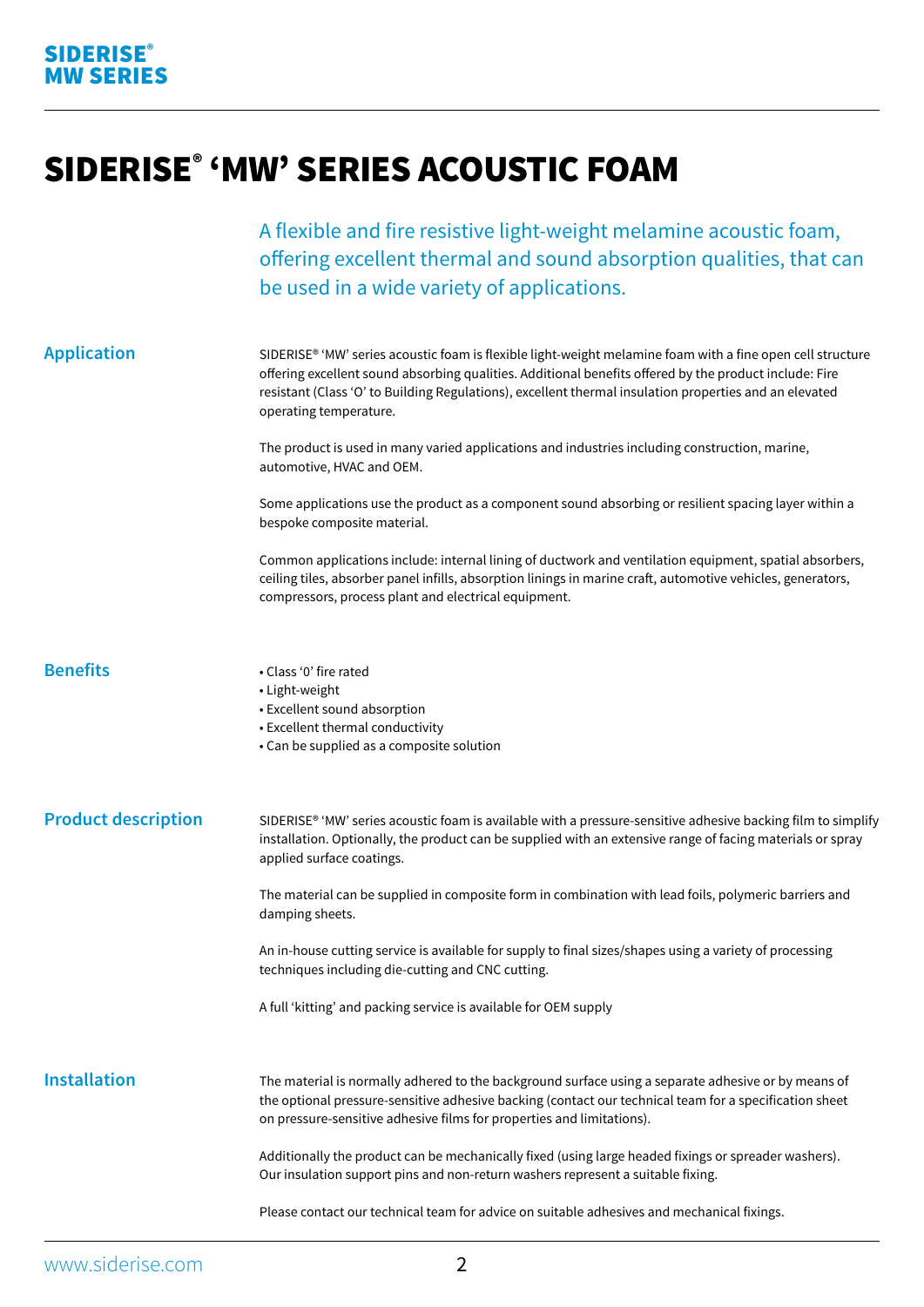**MW SERIES** ACOUSTIC FOAM

**DATASHEET**  VERSION 1 JUNE 2018

### **Acoustic Performance**

| <b>Thickness</b><br>(mm) | <b>Sound Absorption Coefficients</b> |       |       |      |      |      |  |
|--------------------------|--------------------------------------|-------|-------|------|------|------|--|
|                          | 100Hz                                | 250Hz | 500Hz | 1kHz | 2kHz | 4kHz |  |
| 10                       | 0.05                                 | 0.10  | 0.25  | 0.50 | 0.65 | 0.75 |  |
| 25                       | 0.10                                 | 0.20  | 0.50  | 0.80 | 0.85 | 0.95 |  |
| 50                       | 0.15                                 | 0.50  | 0.90  | 1.05 | 1.10 | 1.05 |  |

#### **Fire Performance**

| <b>Building Regulations (Approved Document B)</b><br>National Class (to BS 476 Part 6 and 7) | 25 <sub>mm</sub> | Class <sub>0</sub>     |
|----------------------------------------------------------------------------------------------|------------------|------------------------|
| <b>Building Regulations (Approved Document B)</b>                                            | $5-15$ mm        | Class B                |
| European Class (to EN 13501-1)                                                               | $16-200$ mm      | Class C                |
| <b>UL 94</b>                                                                                 |                  | $V-0$<br>$HF-1$        |
| <b>FMVSS 302</b>                                                                             |                  | Compliant<br>(0mm/min) |
| DIN 4102-1                                                                                   |                  | <b>B1</b>              |

#### **Technical specification**

| Form supplied<br>(mm)                                      | Standard sheet size: 2500 x 1250<br>Other forms: Linear 3D sections and die-cut parts                     |                 |             |  |
|------------------------------------------------------------|-----------------------------------------------------------------------------------------------------------|-----------------|-------------|--|
| <b>Standard thickness</b><br>(mm)                          | 6, 10, 12, 15, 20, 25, 35, 40, 45, 50, 75, 100<br>(can be slit from block to any thickness, 3mm to 500mm) |                 |             |  |
| Colour                                                     | White melamine resin                                                                                      |                 |             |  |
| <b>Maximum application</b><br>temp (ISO 3386-1<br>defined) | 1,000h: 220°C<br>5,000h: 200°C<br>20,000h: 180°C                                                          |                 |             |  |
| Property                                                   | <b>Standard</b>                                                                                           | <b>Units</b>    | Value       |  |
| Density                                                    | <b>EN ISO 845</b>                                                                                         | $\text{kg/m}^3$ | $7.5 \pm 2$ |  |
| <b>Compressive Strength</b>                                | EN ISO 3386-1                                                                                             | kPa             | >5          |  |
| <b>Tensile Strength</b>                                    | <b>ISO 1798</b>                                                                                           | kPa             | >100        |  |
| <b>Elongation at break</b>                                 | ISO 1798                                                                                                  | $\frac{0}{0}$   | >18         |  |
| <b>Thermal conductivity</b>                                | EN 12667                                                                                                  | W/mK            | 0.040       |  |
| <b>Thermal resistance</b>                                  | EN ISO 2440 (defined by EN ISO 3386-1)                                                                    | °C              | 240         |  |